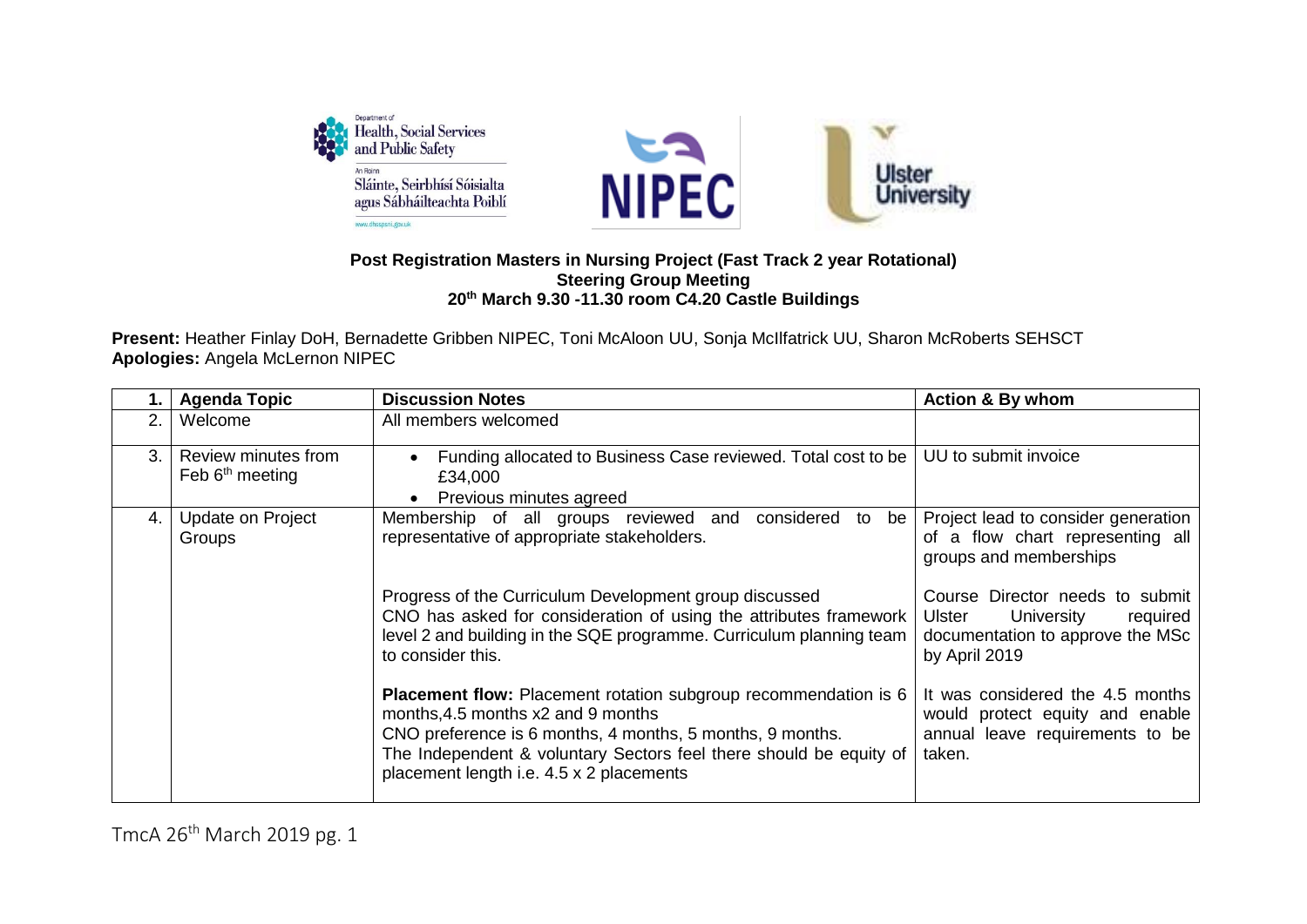|    |                              | Recruitment group making good progress working with HSC<br>representatives, HR and BSO with the aim of interviews late June early<br>July when students will have a predicted degree classification. The<br>application / shortlisting processes will be conducted online.                                                                                               |                                                                                                                                                                                        |
|----|------------------------------|--------------------------------------------------------------------------------------------------------------------------------------------------------------------------------------------------------------------------------------------------------------------------------------------------------------------------------------------------------------------------|----------------------------------------------------------------------------------------------------------------------------------------------------------------------------------------|
|    |                              | There was a discussion regarding the suggestion of changing the<br>mentor title to coach. It was felt there was variation across the 5 HSC<br>trusts in the number of and level of qualified coaches available. It was<br>suggested the mentor should be called a clinical facilitator.                                                                                  | Project lead to discuss this with<br>placement rotation subgroup                                                                                                                       |
|    |                              | The role of the 0.5 band 7 was considered it was initially felt this would<br>be a clinical teaching type role however it will require considerable<br>infrastructure to be established to:<br>suitably prepare the ward culture to be prepared for this project<br>select & prepare suitable clinical facilitators<br>generate a 2-year placement flow per MSc student. | project lead to continue<br>The<br>working with the placement rotation<br>subgroup to establish the JD for the<br>band 7 which is most likely to be a<br>startup role for the project. |
|    |                              | Potential of funding from the Independent / Voluntary Sector for an<br>MSc place was considered.                                                                                                                                                                                                                                                                         | Total cost for an MSc place to be<br>shared with Independent/ Voluntary<br>Sector representatives.                                                                                     |
| 5. | <b>University Structures</b> | <b>Student Completion Timeline:</b><br>QUB students complete the week of the 5/9/2019.<br>UU students complete the week of the 26/9/2019<br>All students need to be completed by 30 <sup>th</sup> Sept 2019                                                                                                                                                              | Project lead in communication with<br>relevant personnel in UU & QUB<br>nursing regarding timelines                                                                                    |
|    |                              | <b>Conferment of Degree &amp; Registration for MSc</b><br>Discussion with Head of Admissions UU.<br>Students need to register for the MSc the week commencing 30 <sup>th</sup> Sept<br>with enrollment closing 4 <sup>th</sup> Oct.                                                                                                                                      | Project Lead to meet with Head of<br>Admissions to draft a suitable<br>admissions letter for prospective<br>applicants.                                                                |
|    |                              | Applications from students external to UU need to provide a letter from<br>their university exams office stating they are "recommending the<br>student for conferment of BSc(hons) Adult Nursing"                                                                                                                                                                        |                                                                                                                                                                                        |